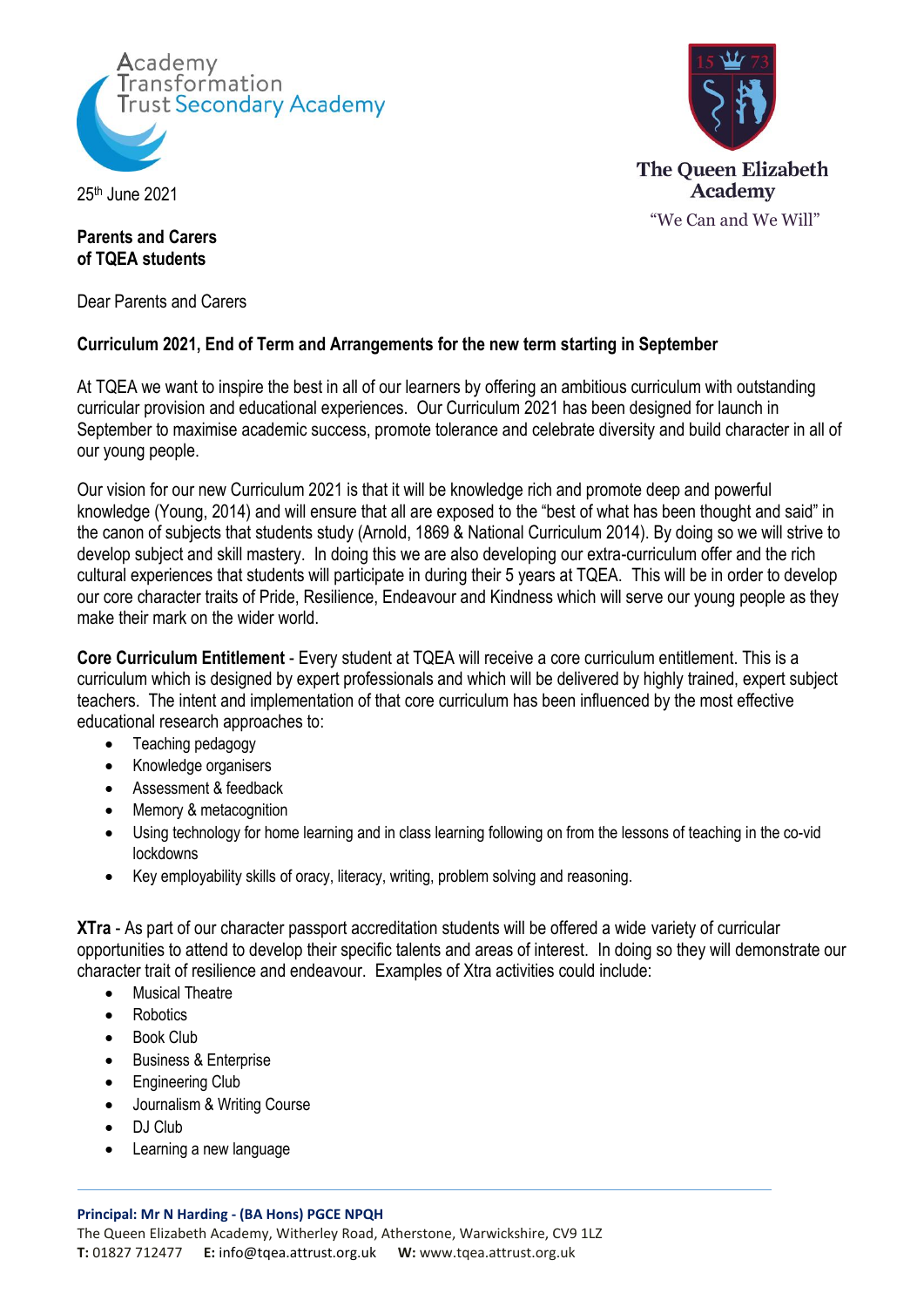• The Duke of Edinburgh Award

**Life –** The core strand underpinning our ambition in Curriculum 2021 is for students to choose healthy lifestyles and develop the essential attributes to lead a "Life Well Lived". This will help our young people to go on to live happy and successful lives. These activities will also be accredited within our character passport. Examples of the Life activities strand could include:

- Sporting Activities.
- Yoga & Mindfulness.
- Musical Performance.
- Creative activities such as Art and Food.
- Charity and Social Action.
- Life Skills and Careers.

**Prep –** Students will be guided to undertaking Prep activities which could include:

- Reading Club.
- Intervention Sessions.
- Homework Club.
- Xtra Breakfast Mathematics and English Clubs.
- Revision & Retrieval Practice Training.

A Curriculum 2021 brochure of Xtra, Life and Prep activities will be made available for all parents and carers in September.

# **Changes to the School Day:**

In order to enable these changes to take place and to achieve the extraordinary curriculum and offer for TQEA students we consulted earlier in the year on changing the times of the day for Friday. This will enable TQEA teachers to undertake professional training to support much improved teaching and progress for students as well as providing an exciting offer of Xtra, Life and Prep opportunities.

As a result of the consultation teaching staff and parents/carers were overwhelmingly positive about a proposed change to the day on Friday. As a result, I can confirm that from September the TQEA academy days will be as follows:

# **Monday to Thursday (8:45am until 3:05pm)**

| <b>Period</b>          | <b>Time</b>                       | Minutes (per day) |
|------------------------|-----------------------------------|-------------------|
| <b>Breakfast Club</b>  | From 8 am                         |                   |
| <b>Prep Activities</b> | $8:45$ am $-9:10$ am              | 25                |
| Period 1               | $9:10$ am $-10:10$ am             | 60                |
| Period 2               | $10:10$ am $-11:10$ am            | 60                |
| <b>Break</b>           | 11:10 $am - 11:30 am$             | 20                |
| Period 3               | 11:30 am $-$ 12:30 am             | 60                |
| Period 4               | 12:30 pm $-$ 1:30 pm              | 60                |
| Lunch                  | $1:30 \text{pm} - 2:05 \text{pm}$ | 35                |
| Period 5               | $2:05$ pm $-3:05$ pm              | 60                |

On Tuesday, Wednesday and Thursday Xtra, Life and Prep activities will be running from 3:05pm until for students to gain accreditation for their character passport.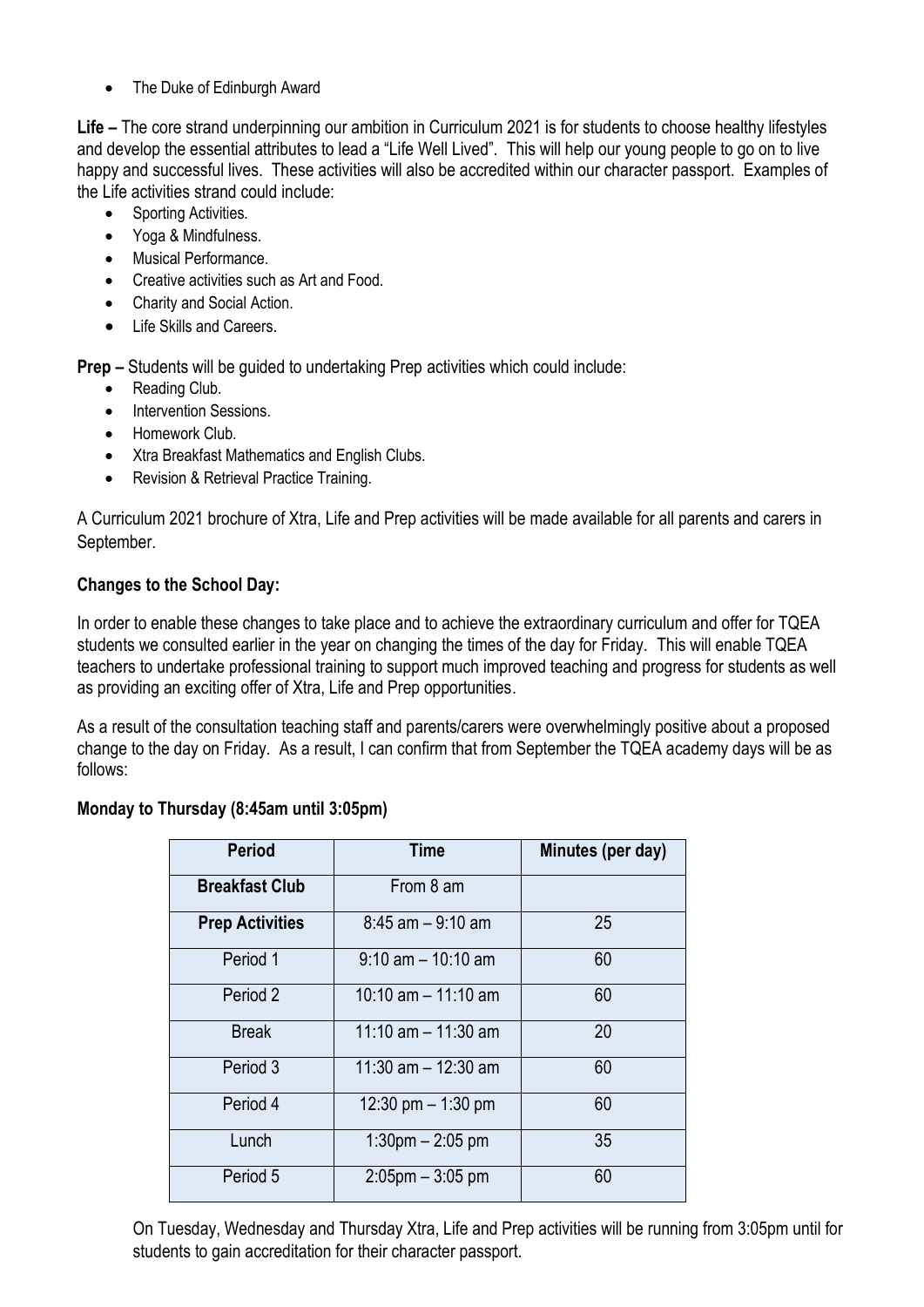# **Friday (8:45am until 2:35pm)**

| <b>Period</b>         | Time                  | Minutes (per day) |
|-----------------------|-----------------------|-------------------|
| <b>Breakfast Club</b> | From 8 am             |                   |
| Period 1              | $8:45$ am $-9:45$ am  | 60                |
| Period 2              | $9:45$ am $-10:45$ am | 60                |
| <b>Break</b>          | 10:45 am $-$ 11:00 am | 15                |
| Period 3              | 11:00 am $-$ 12:00 pm | 60                |
| Period 4              | 12:00 pm $-$ 1:00 pm  | 60                |
| Lunch                 | 1:00 pm $-$ 1:35 pm   | 35                |
| Period 5              | $1:35$ pm $-2:35$ pm  | 60                |

#### **Buses:**

Warwickshire Schools' Transport have been informed of the Friday early finish and have organised for buses to collect TQEA students accordingly. Stagecoach are also aware of the changes, they are currently making changes to all of their services and routes following the difficulties of the pandemic, however they are not publishing their new timetables until August. Whilst they are mindful of our school times it is a public service that has always been tailored to the wider community therefore, parents and carers of students who pay to use stagecoach buses should be mindful that changes are planned and to look out for the new times that will be published towards the end of the summer.

# **Considerations:**

Sir Kevan Collins who was the government's education recovery tsar was clear that the wider curriculum offer was such an important aspect of children's recovery post-pandemic. We are going to be guiding students to avail themselves of the benefits of the Xtra, Life and Prep offer, to build their character passport and to gain a wider set of skills and an appreciation of life.

In the consultation period a minority of parents and carers raised concerns which we have listened to and reacted to. The prime concern was the availability of buses and we have sought to ensure that bus services will continue as normal. Some parents and carers raised the point that teaching time might be lost, but I can confirm that the number of hours in the core curriculum teaching entitlement remains the same. A point was raised that a finish on Friday of 2:15 pm might be considered too early and we have reached a decision to finish at a later time of 2:35pm.

What is important to note is that we are offering a rich offer of activities for all students to extend their day from 3:05 pm to 4:00 pm on Tuesday, Wednesday and Thursday each week. We want all students to engage with this offer. Finally, some concerns were raised about lunch being reduced by 5 minutes per day. The issues were around the ability for students to be served and to eat in the time. We are having discussions with Chartwells, our Catering Service, about ensuring we have the staff and the serving points to reduce serving times and we are purchasing more tables and chairs to improve the dining experience for every child.

With Curriculum 2021 and our Prep, Life and Xtra sessions we are ambitiously striving for the best for every child at TQEA. Our curriculum is focused on transforming lives for our students. Our mission is that every TQEA student will leave the academy being able to compete globally in their chosen career and will make a positive contribution to their families and their community. All in all to live a life well lived.